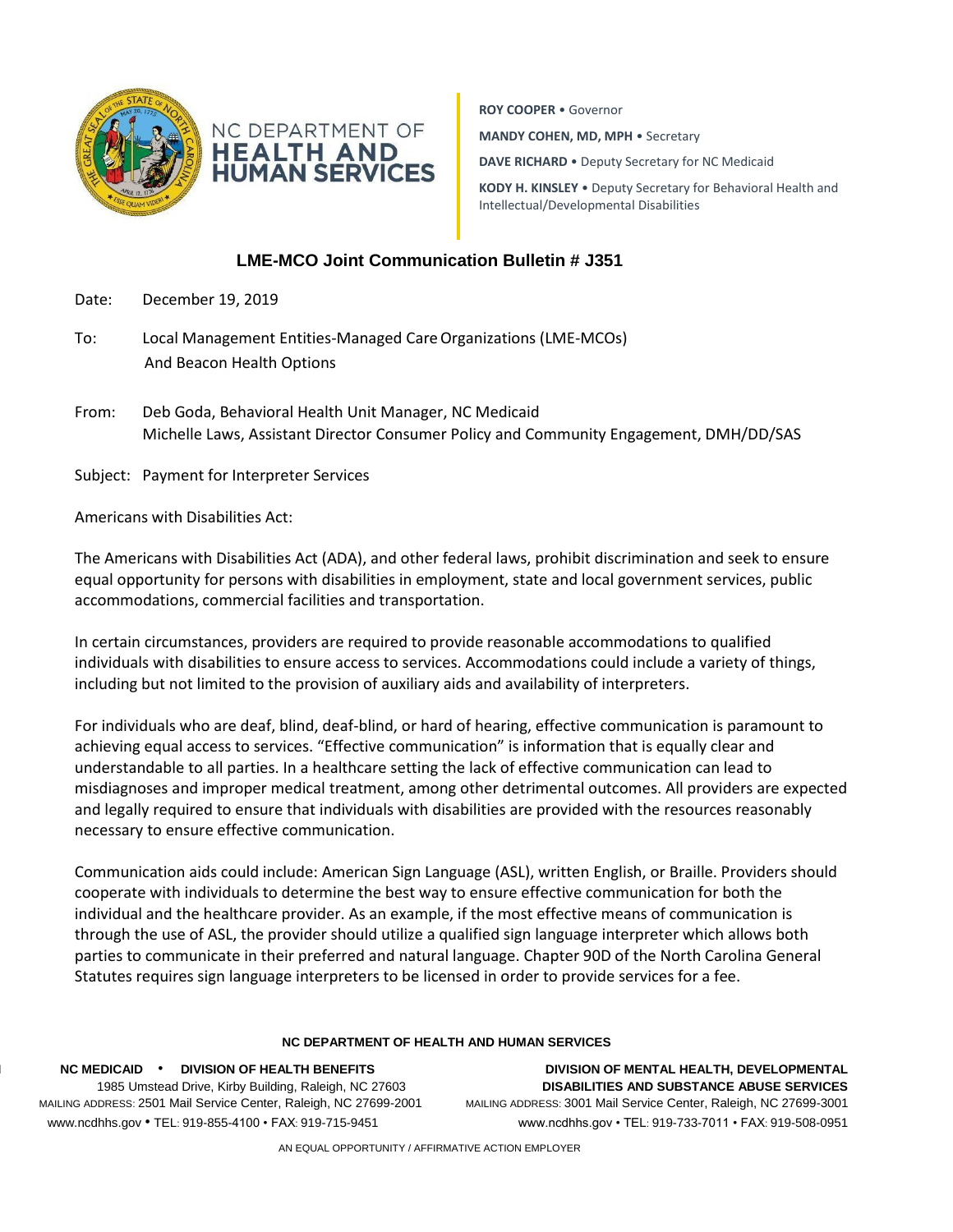Expenses associated with hiring a translator or providing any other reasonably necessary communication aid are accounted for in Medicaid reimbursement rates. Failure to provide reasonably necessary accommodations to ensure effective communication is a direct violation of federal law and regulation as well as the Provider Administrative Participation Agreement ("Provider Agreement") entered into by all Medicaid providers.

There are no circumstances under which the cost of providing reasonable accommodations may be passed on to the individual seeking services. The Department is authorized to withhold payment and/or terminate the Provider Agreement of a Medicaid provider that fails to comply with any applicable federal laws including the ADA.

Staff members from the NC Division of Services for the Deaf and Hard of Hearing (DSDHH) are available to provide consultation, guidance, and training to healthcare providers at no charge for purposes of ensuring effective communication for all individuals. Contact information the DSDHH regional centers can be found at [www.ncdhhs.gov/dsdhh/where.htm.](http://www.ncdhhs.gov/dsdhh/where.htm)

The following is a list of licensed sign language interpreters in North Carolina by region. DSDHH Statewide Licensed Interpreter Area Directories:

DSDHH Statewide Licensed Interpreter Directories:

• Asheville Area:

[https://files.nc.gov/ncdhhs/documents/files/Asheville%20Area%20Licensed%20Interpreter%20Directory\\_14.p](https://files.nc.gov/ncdhhs/documents/files/Asheville%20Area%20Licensed%20Interpreter%20Directory_14.pdf) [df](https://files.nc.gov/ncdhhs/documents/files/Asheville%20Area%20Licensed%20Interpreter%20Directory_14.pdf)

• Charlotte Area:

[https://files.nc.gov/ncdhhs/documents/files/Charlotte%20Area%20Licensed%20Interpreter%20Directory\\_13.p](https://files.nc.gov/ncdhhs/documents/files/Charlotte%20Area%20Licensed%20Interpreter%20Directory_13.pdf) [df](https://files.nc.gov/ncdhhs/documents/files/Charlotte%20Area%20Licensed%20Interpreter%20Directory_13.pdf)

• Greensboro Area:

[https://files.nc.gov/ncdhhs/documents/files/Greensboro%20Area%20Licensed%20Interpreter%20Directory\\_1](https://files.nc.gov/ncdhhs/documents/files/Greensboro%20Area%20Licensed%20Interpreter%20Directory_13.pdf) [3.pdf](https://files.nc.gov/ncdhhs/documents/files/Greensboro%20Area%20Licensed%20Interpreter%20Directory_13.pdf)

• Morganton Area:

[https://files.nc.gov/ncdhhs/documents/files/Morganton%20Area%20Licensed%20Interpreter%20Directory\\_19](https://files.nc.gov/ncdhhs/documents/files/Morganton%20Area%20Licensed%20Interpreter%20Directory_19.pdf) [.pdf](https://files.nc.gov/ncdhhs/documents/files/Morganton%20Area%20Licensed%20Interpreter%20Directory_19.pdf)

• Raleigh Area:

[https://files.nc.gov/ncdhhs/documents/files/Raleigh%20Area%20Licensed%20Interpreter%20Directory\\_17.pdf](https://files.nc.gov/ncdhhs/documents/files/Raleigh%20Area%20Licensed%20Interpreter%20Directory_17.pdf) • Wilmington Area:

[https://files.nc.gov/ncdhhs/documents/files/Wilmington%20Area%20Licensed%20Interpreter%20Directory\\_1](https://files.nc.gov/ncdhhs/documents/files/Wilmington%20Area%20Licensed%20Interpreter%20Directory_13.pdf) [3.pdf](https://files.nc.gov/ncdhhs/documents/files/Wilmington%20Area%20Licensed%20Interpreter%20Directory_13.pdf)

• Wilson Area:

[https://files.nc.gov/ncdhhs/documents/files/Wilson%20Area%20Licensed%20Interpreter%20Directory\\_12.pdf](https://files.nc.gov/ncdhhs/documents/files/Wilson%20Area%20Licensed%20Interpreter%20Directory_12.pdf) • Cued Language Transliterators (statewide):

[https://files.nc.gov/ncdhhs/documents/files/Cued%20Speech%20Transliterators%20Directory\\_8.pdf](https://files.nc.gov/ncdhhs/documents/files/Cued%20Speech%20Transliterators%20Directory_8.pdf)

• Interpreting Service Agencies (statewide):

[https://files.nc.gov/ncdhhs/documents/files/Interpreter%20Agencies%20Directory\\_7.pdf](https://files.nc.gov/ncdhhs/documents/files/Interpreter%20Agencies%20Directory_7.pdf)

## **NC DEPARTMENT OF HEALTH AND HUMAN SERVICES**

MAILING ADDRESS: 2501 Mail Service Center, Raleigh, NC 27699-2001 MAILING ADDRESS: 3001 Mail Service Center, Raleigh, NC 27699-3001 [www.ncdh](http://www.ncdh/) www.ncdhhs.gov • TEL: 919-855-4100 • FAX: 919-715-9451 www.ncdhhs.gov • TEL: 919-733-7011 • FAX: 919-508-0951

**NC M NC MEDICAID** • **DIVISION OF HEALTH BENEFITS DIVISION OF MENTAL HEALTH, DEVELOPMENTAL**  LOCATION: 1985 Umstead Drive, Kirby Building, Raleigh, NC 27603 **DISABILITIES AND SUBSTANCE ABUSE SERVICES**

AN EQUAL OPPORTUNITY / AFFIRMATIVE ACTION EMPLOYER